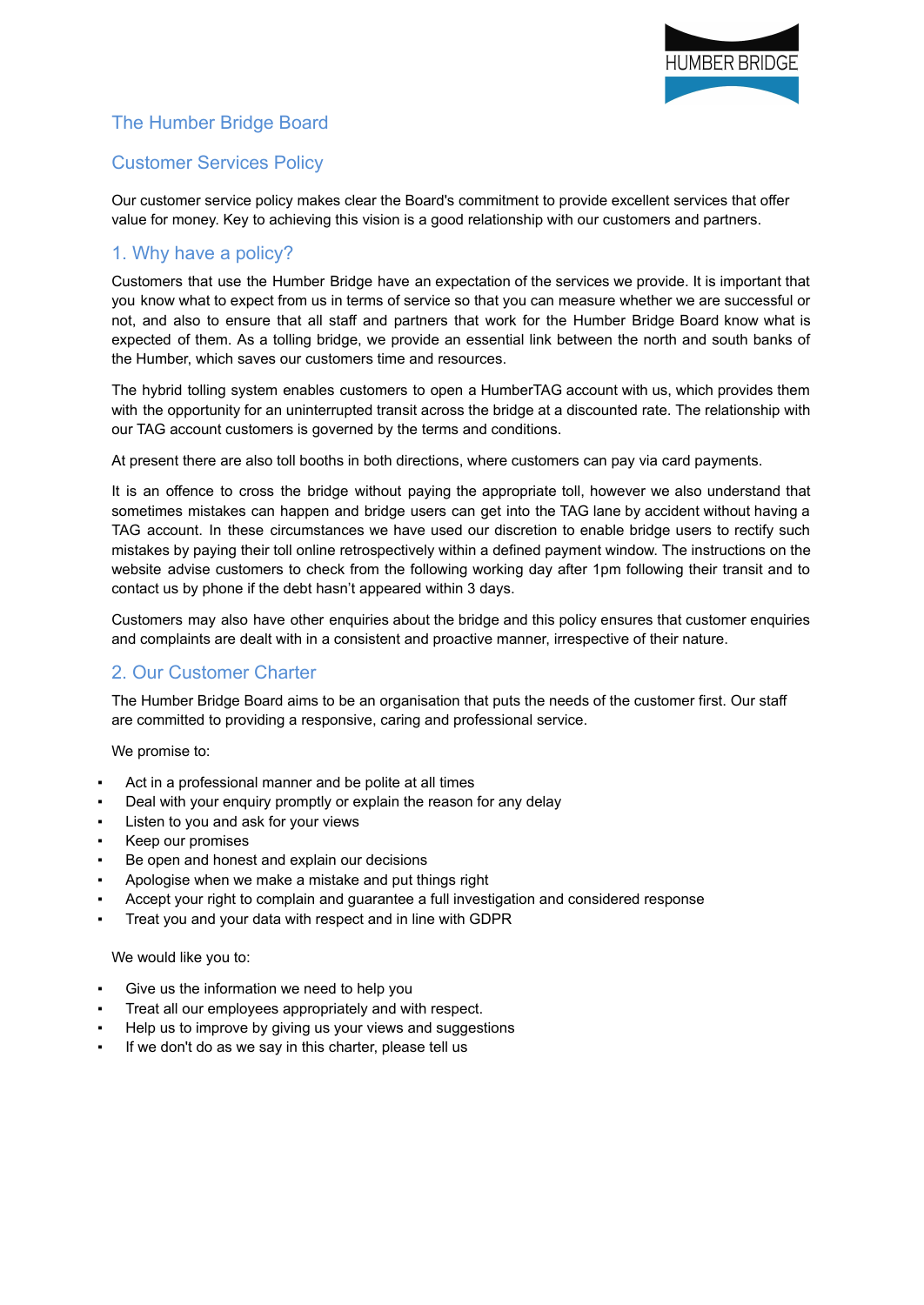

# 3. Our customer standards

#### We aim to:

- Welcome you with a warm and friendly greeting, including confirming you are through to the Humber Bridge Board
- Answer the phone within five rings (once an operative is available to answer the call)
- Call you back when we promise to
- Respond via our Live Chat within 30 seconds
- Respond within 1 working day to requests to change vehicle details on TAG accounts
- Reply to letters within 10 working days
- Respond fully to emails sent to admin@humbertag.com and [mail@Humberbridge.co.uk](mailto:mail@Humberbridge.co.uk) within 5 working days
- Respond to emails to [unpaidtoll@humbertag.com](mailto:unpaidtoll@humbertag.com) within 30 working days
- If your query can't be resolved within our targets we will contact you to explain why and give you timescales

## Other commitments:

- Resolve your query at the first point of contact or pass you to a colleague who can help with your specific query if we're unable to resolve on the spot
- We will use auto attendant technology to provide information to customers contacting us by telephone and to direct customers to the person/team that can help resolve their query
- We operate audio recordings of telephone calls, we also log all calls on our system for 1 year for future reference
- We do make CCTV and audio recordings of transits through the toll plaza, we may use these to help respond to your enquiries and complaints, these are kept for a total of 45 days
- Treat you fairly demonstrating our commitment to equality and diversity
- Communicate in plain language
- Make effective use of ICT and web services
- Have well-trained and confident staff that have the skills and knowledge to do the job

### What we ask of you:

- Treat all of our staff with courtesy and respect, avoiding unacceptable behaviour (we do not tolerate swearing, shouting, demeaning and offensive language) calls will be terminated if necessary
- Take the courtesy to ask the member of staff's permission if you intend to record the conversation and respect their decision/response
- Give us the information and documentation we need to help you
- Help us by telling us when we do not meet your expectations, giving your views and suggestions

## 4. How will we monitor this policy?

#### We will:

- Make it easy for you to make a complaint, comment or suggestion
- Monitor complaints to ensure we learn from our mistakes
- Monitor our performance against these standards and policy
- Train and support our staff in providing better customer service